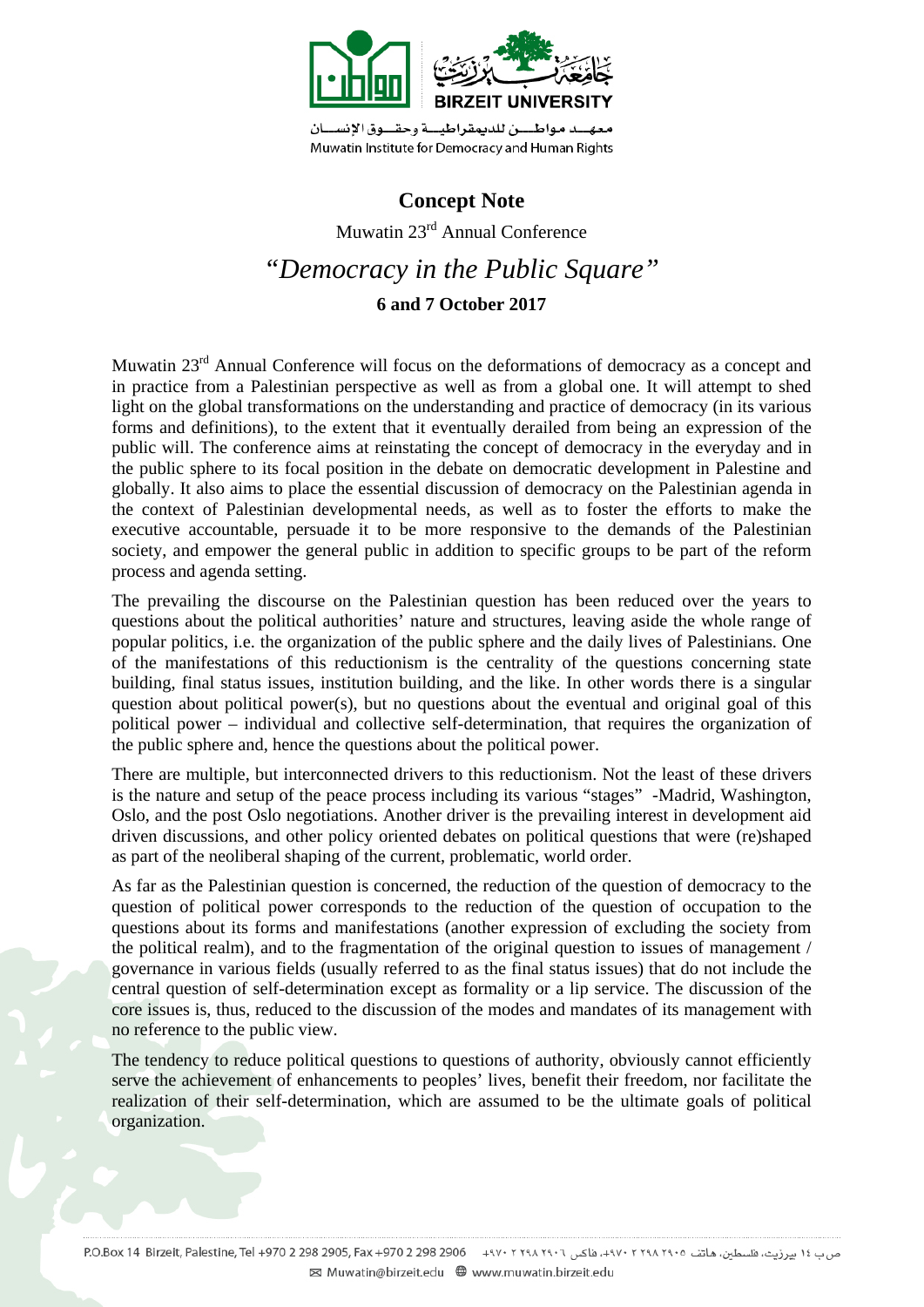The questions of democracy in this framework also got reduced to questions about the political form and procedure, leaving aside substantial questions of participation and the realization of the free will of individuals and groups.

The political debates arising in this context of wide spread reductionism become futile and dichotomist: one or two states? Fateh or Hamas? Independent state or (Con)Federation? Negotiations or Intifada? The positions around these questions are discussed in terms of a certain realpolitik dismissing vital questions regarding the main postulations concerning the nature of the problem to be resolved. Even the political practice of elections ends up with a "majority" as a result of passive participation.

### **1. Democracy in the Public Square**

While the substance of democracy is about the realization of the public will, and while various countries (including Palestine) have introduced various tools, regulations, and procedures (legal and constitutional reforms, human rights protection bodies, anti-corruption measures, judicial reforms, and electoral systems, etc...) for the realization of this will there seems to be diminishing room (public space) for expressing, and practicing the public will.

Several relatively recent developments (that are of global nature) might have jointly resulted in this syndrome (or at least made it more acute): The nature of neoliberal transformations that manifest themselves in the commoditization (or the actual privatization) of the public space (e.g. corporate sponsorship of public events); the new security doctrine that rendered privacy meaningless through the privatization of public services (e.g. private companies collect private information as a condition for the rendering of vital services) and the resulting vagueness of boarders between the private and the public (e.g. type of private information available to banks); the new communication technology where one can imagine the emergence of new spheres other than the public and the private like the public private (i.e. publicly available private information – e.g. your geographic location via GIS services on a smart phone) and the private public (i.e. the private monopolization of public resources – e.g. the use of GIS information for marketing); the change in the nature of the governance that does not presuppose the investment in the public good at the level of the state (e.g. diminishing financing of higher education), and at the level of local government (e.g. urban planning is now based on the assumption that someone has to pay for every facility or service provided); and many more manifestations.

### **The Global question**

The question that arises here is what kind of substantial decisions can the citizen make if choices are limited to choosing between commodities on the market? And if the rationale of the neoliberal scheme is acceptable, a question arises about the need of the political system altogether. In other words, if the political system has no independence from the market, why does a system of corporate governance for communal life not suffice instead of its political organization? In this case individuals will become citizens of corporations instead of cities and states – and can then show at the airport a Microsoft passport, for example, instead of an Indian passport!

### **The Palestinian Question**

While the dangers of these changes on the nature of citizenship are global, they are of extreme sensitivity in Palestine, which has a higher degree of "exposure", at least for three reasons: (a) the fact that Palestine is still in the process of formation of both its political system and its economy (including its market), the current trends of governance will lead to an unbalanced development of the governance framework that might be inhumane; (b) the dependence of the political and economic systems in Palestine on foreign intervention (both economic aid and the dependency of the political system on external factors) means a greater vulnerability to neoliberal transformations; and (c) the lack of an existing status quo of citizenship (a citizenship tradition)